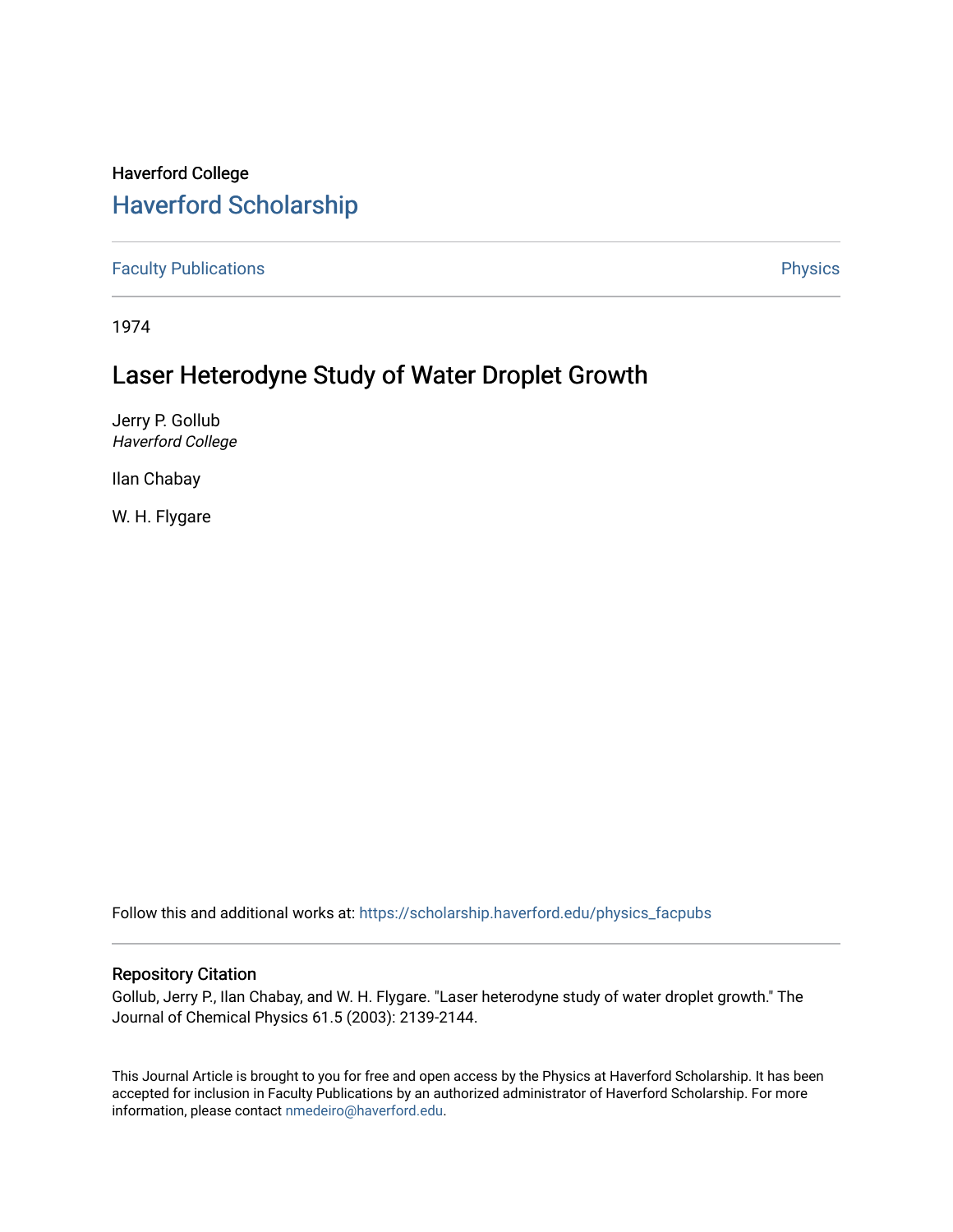**D** The Journal of Chemical Physics

## Laser heterodyne study of water droplet growth

[J. P. Gollub,](http://jcp.aip.org/search?sortby=newestdate&q=&searchzone=2&searchtype=searchin&faceted=faceted&key=AIP_ALL&possible1=J. P. Gollub&possible1zone=author&alias=&displayid=AIP&ver=pdfcov) [Ilan Chabay,](http://jcp.aip.org/search?sortby=newestdate&q=&searchzone=2&searchtype=searchin&faceted=faceted&key=AIP_ALL&possible1=Ilan Chabay&possible1zone=author&alias=&displayid=AIP&ver=pdfcov) and [W. H. Flygare](http://jcp.aip.org/search?sortby=newestdate&q=&searchzone=2&searchtype=searchin&faceted=faceted&key=AIP_ALL&possible1=W. H. Flygare&possible1zone=author&alias=&displayid=AIP&ver=pdfcov)

 $\Delta \mathbf{F}$ 

Citation: [J. Chem. Phys. 6](http://jcp.aip.org/?ver=pdfcov)1, 2139 (1974); doi: 10.1063/1.1682226 View online: [http://dx.doi.org/10.1063/1.1682226](http://link.aip.org/link/doi/10.1063/1.1682226?ver=pdfcov) View Table of Contents: [http://jcp.aip.org/resource/1/JCPSA6/v61/i5](http://jcp.aip.org/resource/1/JCPSA6/v61/i5?ver=pdfcov) Published by the [American Institute of Physics.](http://www.aip.org/?ver=pdfcov)

### Additional information on J. Chem. Phys.

Journal Homepage: [http://jcp.aip.org/](http://jcp.aip.org/?ver=pdfcov) Journal Information: [http://jcp.aip.org/about/about\\_the\\_journal](http://jcp.aip.org/about/about_the_journal?ver=pdfcov) Top downloads: [http://jcp.aip.org/features/most\\_downloaded](http://jcp.aip.org/features/most_downloaded?ver=pdfcov) Information for Authors: [http://jcp.aip.org/authors](http://jcp.aip.org/authors?ver=pdfcov)

### **ADVERTISEMENT**

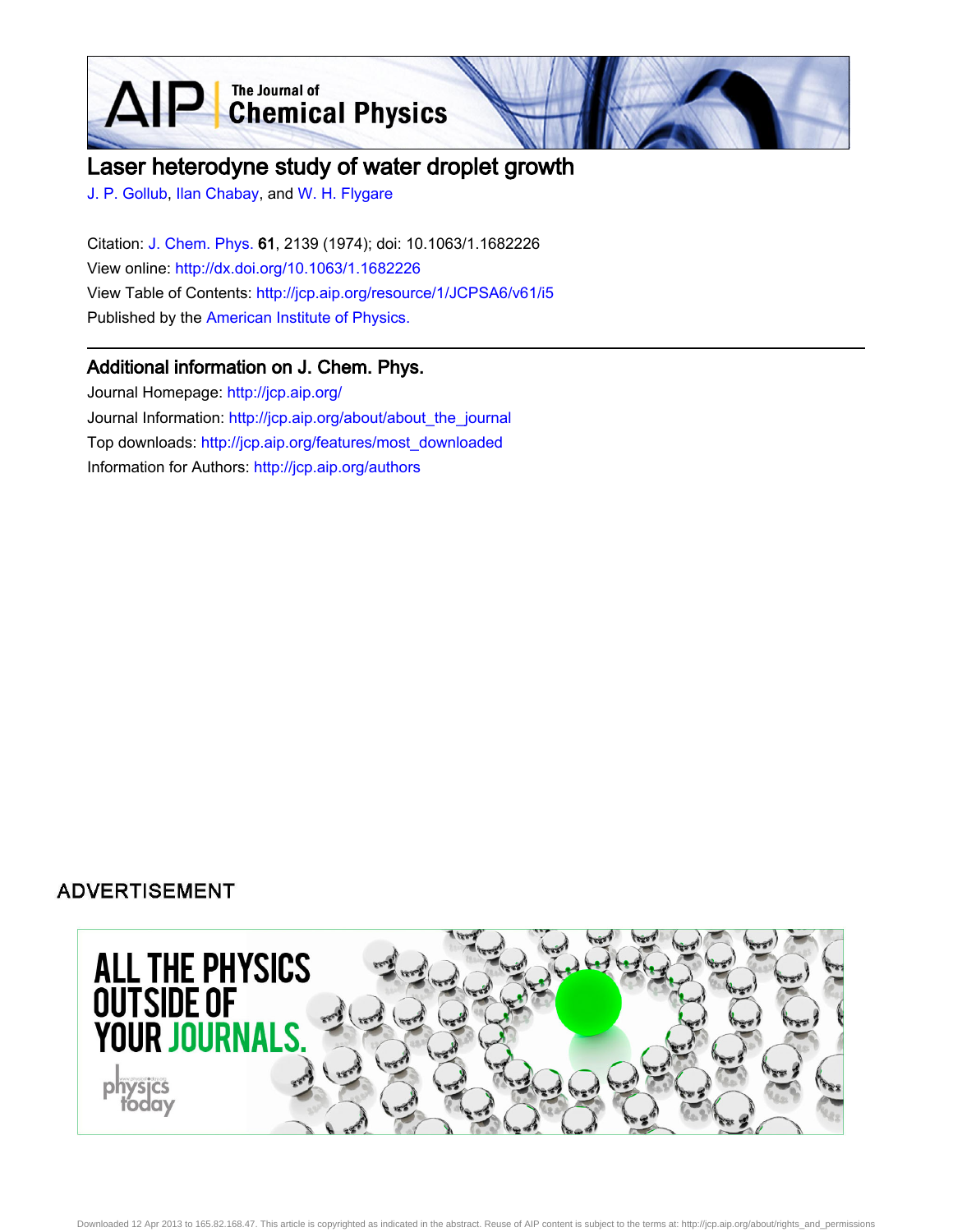## **Laser heterodyne study of water droplet growth \***

J. P. Gollub

*Haverford College. Haverford. Pennsylvania 19041* 

 $\text{I}$ llan Chabay<sup>†</sup> and W. H. Flygare

*Noyes Chemical Laboratory and Materials Research Laboratory. University of Illinois, Urbana, Illinois 61801*  (Received 2 May 1974)

Droplet growth by condensation under simulated atmospheric conditions has been studied quantitatively in a diffusion cloud chamber. Droplet size distributions were obtained from heterodyne spectra of scattered laser light. The distributions were typically quite narrow, and the time dependence of the mean radius agrees well with theoretical predictions for supersaturations of  $1.02-1.05$  in the size range 3-7  $\mu$ m. Our data indicate no need to postulate very small condensation and thermal accommodation coefficients in contrast to previously published work at higher supersaturations. However, the growth rates are anomalously low at supersaturations less than about 1.015.

#### **I. INTRODUCTION AND THEORY**

The nucleation and growth by condensation of micronsized water droplets is an important process in the life history of clouds, and the resulting droplet populations exert a major influence onthe Earth's energy balance and climatic patterns. The kinetics of the growth process has been the subject of numerous<sup>1-3</sup> theoretical investigations, but until recently there were no accurate experimental studies of the growth process. Vietti and Schuster<sup>4</sup> recently reported accurate measurements of growth in an expansion chamber, but these measurements were made in supersaturations  $S = p/p_e$  (ratio of water vapor pressure to the equilibrium vapor pressure) of 1. 49 to 3.45. In this paper we present a study of droplet growth in environments having a supersaturation of 1. 01 to 1. 05, which is much closer to the range important in the Earth's atmosphere. By using a diffusion chamber operated under steady state conditions, we were able to observe the growth process accurately over time intervals much longer than those that could be achieved with an expansion chamber. The size distribution of the droplets is obtained by a newly developed technique<sup>5</sup> based on heterodyne spectra<sup>6</sup> of scattered laser light. Basically, a size-dependent Doppler shift is imparted to the scattered light due to the settling of droplets in the Earth's gravitationalfield. When this scattered light is mixed with a reference signal derived from a stationary scatterer, an audio-frequency heterodyne spectrum results, manifesting a distribution of Doppler shifts that is directly related to the droplet size distribution.

The growth process is rate limited by the diffusion of water molecules toward the droplet and the conduction of the heat of condensation away from the droplet. Thermal conduction is a more important limiting factor at ambient temperatures above 7°C, and diffusion is the limiting factor at lower temperatures, since the vapor pressure is decreased. However, these two processes are also influenced by ''boundary resistances" to the interchange of molecules and energy. These effects can be described by introducing a condensation coefficient  $\beta$ , the probability that an incident vapor molecule becomes part of the liquid droplet, and a thermal accom-

modation coefficient  $\alpha$ , which is the fractional thermalization of energy of an air molecule colliding with a droplet. Of course these parameters, which have micro· scopic Significance, are averages over molecular kinetic energy and angle of incidence. They are not reliably known from independent measurements. One of the goals of the present work is to place limits on these parameters.

Fukuta and Walter<sup>2</sup> and Carstens and Kassner<sup>3</sup> predict a growth law of the following form:

$$
r\frac{dr}{dt} = \frac{S-1-G(r)}{A+B+r^{-1}(Al_{\alpha}+Bl_{\beta})},
$$
\n(1)

where the parameters are defined below.

The rate of change of the radius  $r$  is proportional to *S* – 1 except for a small correction  $G(r) = 2\sigma M/\rho_1 RTr$  due to the increased vapor pressure of water over a curved surface relative to a flat one ( $\sigma$  is the surface tension of water,  $M$  its molecular weight,  $\rho_1$  the density of the liquid phase, *R* the gas constant, and *T* the absolute temperature). Additional corrections to the vapor pressure due to nuclei dissolved in the droplet are negligible for the size range of the present experiment. The parameter  $A = L^2 M \rho_1 / K R T^2$  limits the growth rate due to the latent heat of water condensation  $L$ , and the thermal conductivity K, of the medium surrounding the droplet. The parameter  $B = RT \rho_1 / MD \rho_s$  expresses the effect on the rate of the growth of the diffusion constant  $D$  of water in air. The terms involving  $l_{\alpha} = K(2\pi M/RT)^{1/2} [\alpha P_{\alpha}(C_{\nu})]$  $+\frac{1}{2}R$ )]<sup>-1</sup> and  $l_8 = (2\pi M/RT)^{1/2}(D/\beta)$  are significant to the extent that the thermal accommodation coefficient *a* or condensation probability  $\beta$  differ greatly from unity.<sup>7</sup> These terms are derived from the boundary conditions at the droplet surface using standard transport theory. In the above definition,  $M_a$ ,  $P_a$ , and  $C_v$  are the molecular weight of air, the atmospheric pressure, and molar heat capacity of air at constant volume. The theory outlined above could be incomplete if, for example, the nuclei are more influential in this size range than we have assumed. More significantly, the importance of the terms in  $\alpha$  and  $\beta$  is not known.

We proceed to a discussion of the cloud chamber and optical heterodyne technique in Secs. II and III, followed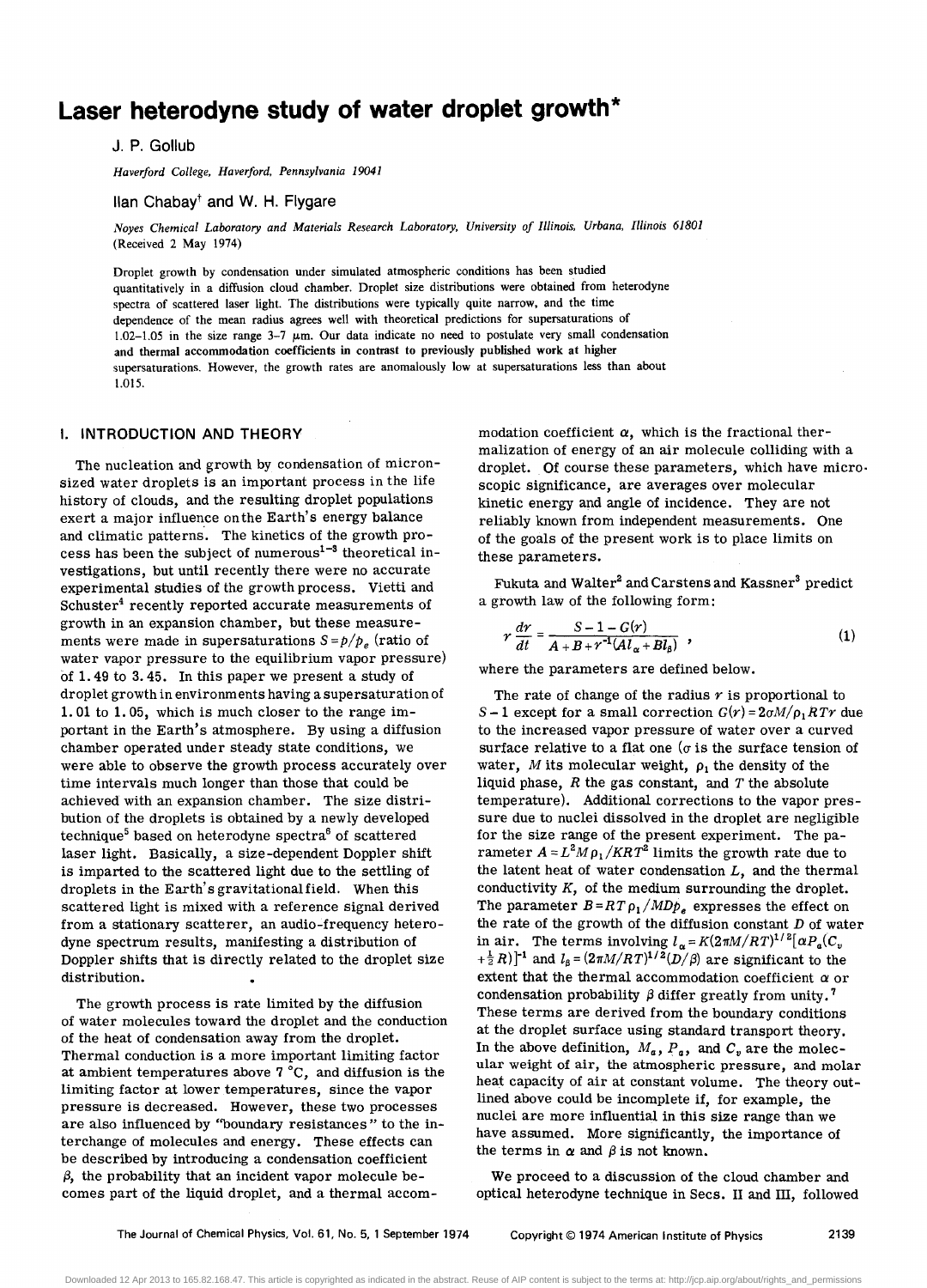by presentation of observed size distributions and growth curves in Sec. IV, and an evaluation of the results in Sec. V.

#### **II. CLOUD CHAMBER**

In order to work at low supersaturations, a cylindrical diffusion chamber with warm saturated upper surface and cool saturated lower surface was chosen (see Fig. 1). If the height of the chamber is much less than its diameter, linear gradients of water vapor pressure and temperature develop, and the supersaturation as a function of height *y* (where the temperature is T) can be shown to be given by $9$ 

$$
S(y) = \left(\frac{T(y) - T_2}{T_1 - T_2}\right) \left(\frac{P_1 - P_2}{P_e(T)}\right) + \frac{P_2}{P_e(T)}.
$$
 (2)

In this expression  $T_1$  and  $P_1$  are the temperature and vapor pressure at the top of the chamber, and  $T_2$  and P*2* the corresponding values at the bottom. Our chamber is 3.5 cm high (between the wire screens) and 10 cm in diameter. The supersaturation  $S(\gamma)$  is unity at the top and bottom screens and peaks somewhat below the center. Temperatures at the wire screens were measured with thermocouples to an accuracy of 0.1 K. The temperature along the side wall, which is harder to measure, was found to vary linearly with height to within 10% of the total temperature difference.

The presence of the cylindrical walls introduces a complication because condensation causes 5 to be unity on the walls. As a result, the vapor pressure does not vary linearly with height. Since we must know  $S(y)$  accurately along the vertical axis of the chamber in order to study droplet growth, we determine the effect of wall condensation as follows. The vapor pressure satisfies Laplace's equation in the steady state, the solutions to which are zonal harmonics when expressed in spherical coordinates  $(r^*, \theta, \phi)$  with the origin at the center of the chamber. These are

 $Z_i = (r^*)^i P_i(\cos\theta)$ ,

where  $P_1(\cos\theta)$  are Legendre polynomials. A series solution was constructured to eighth order (odd orders except for the first one do not enter), and the coefficients determined which gave a least squares fit to a large number of points on the boundaries, where the vapor pressure is equal to the equilibrium value at the corresponding temperature, This method yielded a good fit

with the worst deviation being  $0.1\%$  at the top and bottom perimeters. The vapor pressure at the center was the same for sixth- and eighth-order approximations and was independent of the number of boundary points used. We found that along the axis of the chamber,  $[S(y)-1]$  is 0.94 times that given by Eq. (2) as a result of condensation on the walls. This correction is the same at all heights and is independent of the temperature difference between the screens over the range of these experiments. The accuracy of this correction is limited mainly by our ability to check the temperature linearity at the side walls. We estimate that the maximum possible error in  $(S - 1)$  is about  $4\%$  of  $(S - 1)$ , after the above correction has been made.

Another factor that might possibly affect  $S(y)$  is a gradual flow of air from top to bottom (see Fig. 1), the purpose of which was to replace condensation nuclei that rain out. However, this flow was so slow that the chamber air was replaced in about 17 min, a time long compared to that required for the establishment of equilibrium vapor pressure and temperature profiles. This air was saturated at the temperature  $T_1$  before entry into the chamber. Finally, we have used double windows and carefully insulated the chamber to prevent heat leaks that might cause convection.

In the steady state operation of the chamber, droplets nucleate near the top of the chamber, grow, and fall through a sequence of known environments at a speed given by the sum of the mean flow speed of the air (6  $\times 10^{-5}$  m/sec) and the Stokes law velocity  $v=2r^2 \rho_1 g/9\eta$ , where  $g$  is the gravitational acceleration and  $\eta$  the viscosity of air. The size distribution  $N(r)$  was measured as a function of height in the chamber. Measurements made high in the chamber correspond to early times, while measurements made lower correspond to later times in the growth process. In this manner, we can study a transient growth process by a steady state experiment. Each measurement can then take arbitrarily long, since the size distribution at a given height is constant.

The condensation nuclei used in this experiment were those of ambient air, collected in advance so that the population of nuclei was invariant during the course of the experiment. The nuclei are small compared to the droplet sizes under investigation and presumably have little effect on the growth process beyond providing a droplet population that is not completely uniform in size



FIG. 1. Side view of the cloud chamber and optical path. The inner dimensions of the chamber are 3. 5 cm high (between the screens) by 10 cm diam. A very slow flow of saturated air through the chamber replaces nuclei that rain out. The chamber can be moved vertically with respect to the incident beam in order to measure the droplet size distribution as a function of height.

J. Chern. Phys., Vol. 61, No.5, 1 September 1974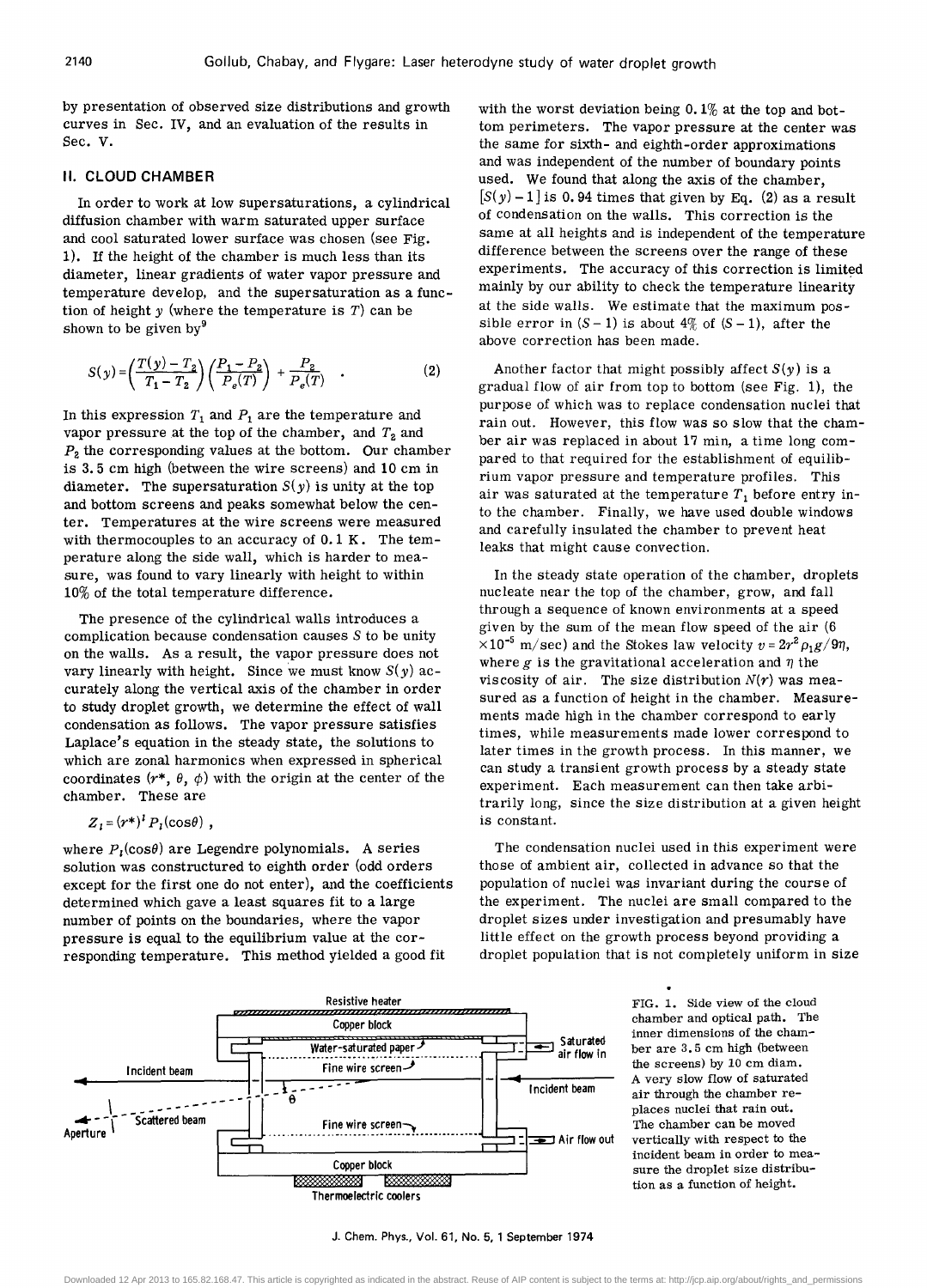even near the top of the chamber.

#### III. **LASER HETERODYNE METHOD**

Since we have reported elsewhere<sup>5</sup> the light scattering technique used to obtain the droplet size distribution as a function of height in the chamber, we will simply summarize the method here, together with a few recent changes.

An unfocused (1 mm diam) 150 mW beam from an argon ion laser (with wavelength  $\lambda = 5145$  Å in air) passes horizontally through the chamber, and light scattered at  $\theta$  = 7° downward from the horizontal enters the detection system. A 1 mm aperature 66 cm from the 'center of the chamber limits the observed scattering volume to a rod the diameter of the laser beam and 2 cm long. This scattering volume of  $0.02 \text{ cm}^3$  rarely contains more than one droplet at a time, but in several minutes, 25-200 droplets may pass through this region. A final 100  $\mu$ m aperature in front of the EMI 9502 photomultiplier restricts the exposed region to one coherence area. The reference signal for the light beating process was obtained from stray light scattered by the chamber walls and windows. 10 Real time spectrum analysis of the photocurrent fluctuations was obtained from a Federal Scientific UA-14 analyzer and 1015 averager.

The Doppler shift imparted to the light by a droplet moving vertically at speed  $v_r$  is

$$
\omega_r = (2\pi v_r / \lambda) \sin^{\frac{1}{2}}\theta.
$$

We assume that Brownian motion of the droplets is slow compared to  $v_r$ , which is a good approximation for droplets larger than about 2  $\mu$ m in radius.<sup>5</sup> Then the number of droplets of size  $r_{\omega}$  (having Doppler shift  $\omega$ ) is related to the photocurrent power spectrum  $P(\omega)$  by<sup>5</sup>

$$
N(r_{\omega}) \alpha r_{\omega} P(\omega) / [i_{\text{LO}} \langle i_{\text{s}} (r_{\omega}) \rangle]. \tag{3}
$$

Here  $i_{\text{LO}}$  is the photocurrent due to the local oscillator or reference signal alone, and  $\langle i_s(r_\omega)\rangle$  is the mean photocurrent produced by a droplet of size  $r$  in the absence of the local oscillator. The latter quantity is proportional to the Mie scattering intensity<sup>11</sup> for size  $r$  at the angle  $\theta$ . This quantity is shown in Fig. 2 for  $\theta = 7^\circ$  and vertically polarized incident light, as obtained numerically. Since  $\langle i_{s}(r_{n})\rangle$  has strong oscillations,  $P(\omega)$  manifests dips when the size distribution is broad enough to encompass at least one minimum in  $\langle i_s(r_\omega) \rangle$ . These dips can be used as size markers to check the calibration of the system. Physically, the dips result from the fact that droplets of certain sizes (and corresponding Doppler shifts) scatter little light.

#### IV. **RESULTS**

Sample heterodyne spectra are shown in Fig. 3 for three closely spaced heights in the chamber. The dip at 530 Hz is due to a dip in the Mie scattering intensity at 4.24  $\mu$ m (see Fig. 2). Note that the spectral peak shifts to higher frequencies as one observes lower portions of the chamber, indicating the expected increase in size and velocity. However, the Mie scattering dip always remains at the same frequency, as expected. This phenomenon has been observed at several different heights



FIG. 2. Scattering intensity at an angle  $\theta = 7^{\circ}$  (for light polarized in the scattering plane) as a function of droplet radius, as calculated from the Mie theory. The normalization is not important for the purposes of this experiment.

with the dips always occurring at the expected frequencies to within 25 Hz, indicating that radii are being measured to an accuracy of about 0.08  $\mu$ m in the range 3-8  $\mu$ m.

The size distribution corresponding to the middle curve of Fig. 3 has been obtained by applying Eq. (3), and the result is displayed in Fig. 4. The shoulder on the high side of the distribution may be an artifact. The reason for this is that any loss of resolution in the experimental spectra (for example, due to Brownian motion) will cause spurious structure to be introduced into the size distribution when the division of Eq. (3) is performed. However, the most important feature of the distribution is that it is quite narrow compared to the mean radius of 4.20  $\mu$ m, as is always the case for the results reported in this paper. In fact, some of the observed width reflects growth of droplets during their passage through the finite width of the laser beam, so the actual distribution may be even more nearly uniform in size than is apparent from Fig. 4. Therefore it should should be meaningful to compare the predictions of Eq. (1) with the .observed evolution of the mean radius.

The mean radius at each height was estimated directly from the corresponding heterodyne spectrum. Equation (3) was used only to verify that the distribution was narrow, as discussed above. The Mie scattering curve, which weights the spectrum, introduced some nonsystematic error into the estimation of the mean radius, which limited the precision to 0.1  $\mu$ m in any instance. This limit on the precision is verified by the scatter in the data discussed below, which is on the order of 0.1  $\mu$ m. Systematic error arises from the dependence of the frequency shift on the square of the radius, which means that the root-mean-square radius, rather than the mean radius, was used. The difference between these measures of the radius is 0.03  $\mu$ m typically, which is negligible. A third possible SOurce of error is the distortion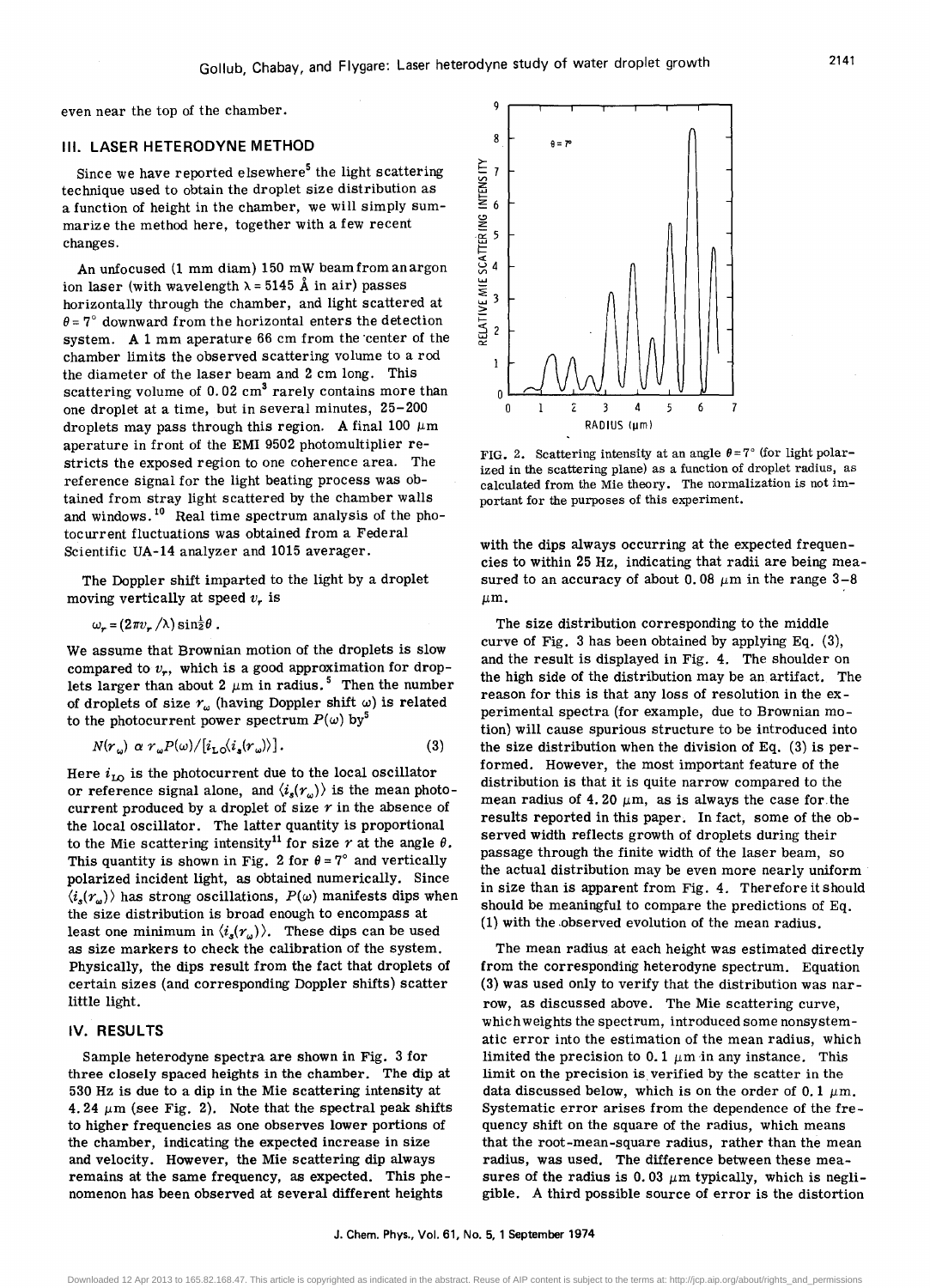

FIG. 3. Square root of the photocurrent power spectrum  $P(\omega)$ (or the absolute magnitude of the photocurrent Fourier transform) as traced directly from the output of the spectrum analyzer. The three curves correspond to light scattered by droplets at three heights in the chamber ( $y = 2.75$ , 2.65, and 2.60 cm, respectively). The spectrum shifts to higher frequencies as one moves lower in the chamber, but the dip, which results from a minimum in the scattering intensity at  $r=4.24 \mu m$ , remains at the same frequency. These spectra must be squared to obtain the power spectrum  $P(\omega)$  of Eq. (3). The numbers indicate relative gains.

of the spectrum due to droplet growth in the scattering volume, but this contributes much less than 0.1  $\mu$ m to the uncertainty.

The mean radius is plotted as a function of height in the chamber for various temperature differentials in Figs. 5-7, with error bars reflecting the precision of the measurements. The corrected supersaturation profile is also plotted in each case as 100(8-1). The theoretical curves were obtained by numerical integration of



FIG. 4. 8ize distribution of cloud droplets obtained from the middle spectrum of Fig. 3 by applying Eq. (3). The narrowness of the distribution justifies our subsequent comparison of the growth theory with the evolution of the mean radius.



FIG. 5. Mean radius of droplets as a function of height in the chamber when the maximum of 100(8-1) (which is also given as a function of height in the lower curve) is 4.7. The numerically evaluated prediction of the growth theory is given for several choices of thermal accommodation and condensation coefficients  $\alpha$  and  $\beta$ . The approximate time scale at the top of the graph was also obtained from the theory.

Eq. (1) with initial conditions appropriate to the highest observable point<sup>12</sup> in the chamber. The fact that the supersaturation and temperature experienced by the droplets as they fall are constantly changing is included in the calculation. The parameters used in the calculation that can significantly affect the results are listed in Table I. The thermal conductivity and diffusion constant are somewhat temperature dependent, but the temperature range to which the droplets are subjected is so narrow that a maximum error of only about  $1\%$  in growth rates results from neglecting this temperature dependence. The viscosity is used both for measuring the mean radius and for evaluating the growth theory. Thus,



FIG. 6. 8ame as Fig. 5, except that 100(8-1) as shown in the lower curve is less. The theory is plotted for  $\alpha=1.0$ ,  $\beta=0.12$ , which also gives a good fit to the data of Fig. 5.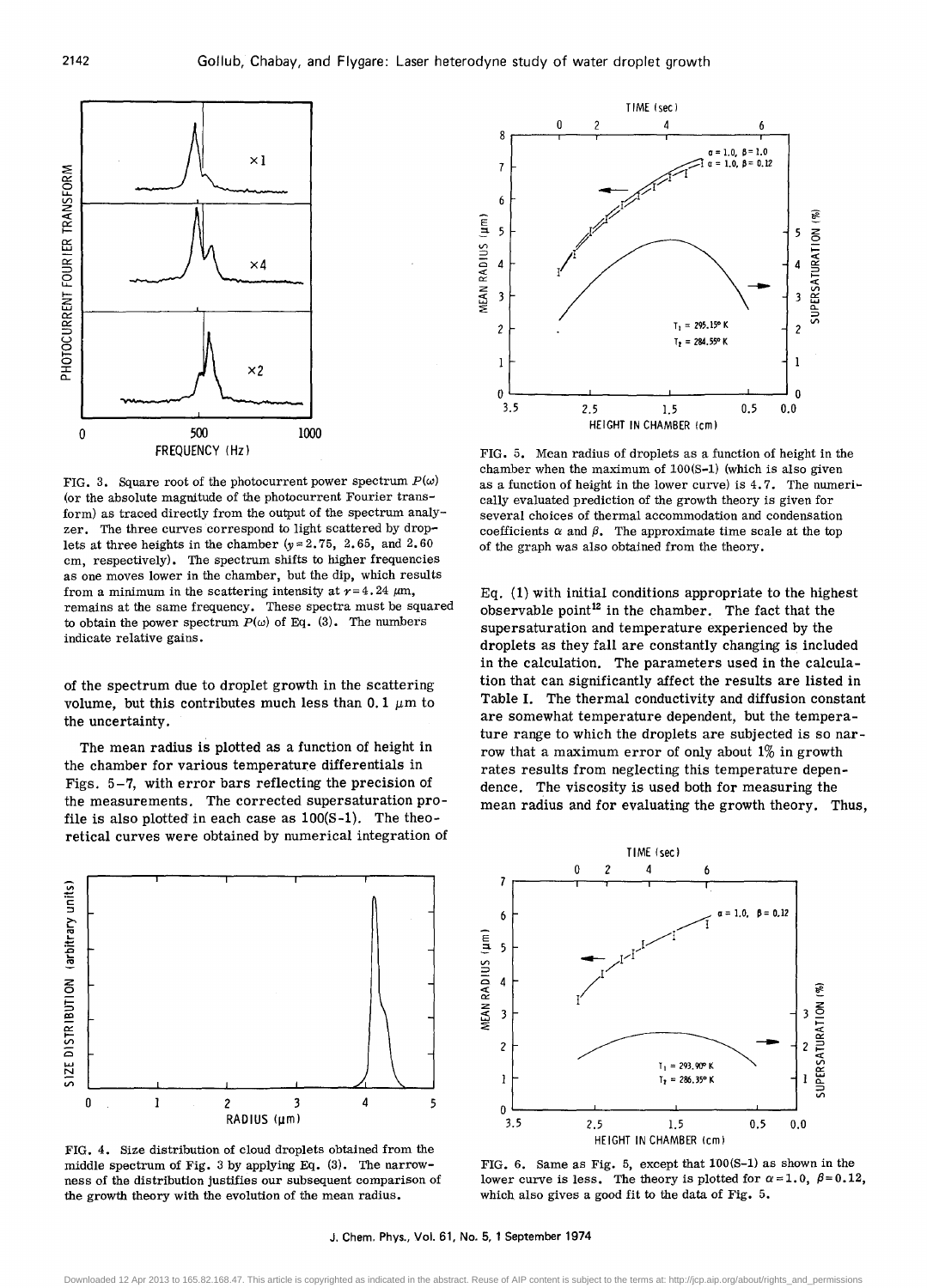

FIG. 7. Same as Fig. 5, except that 100(S-1) never exceeds 1. 5 (lower curve). The data in this case are in strong disagreement with the  $\alpha = 1.0$  and  $\beta = 0.12$  curve that adequately describes the data of Figs. 5 and 6.

its temperature dependence, which is small (0.25% per degree) will not affect the comparison between theory and experiment. The major source of uncertainty in evaluating the theoretical curves is the 4% uncertainty in (S -1) mentioned previously. The precision in the theoretical curves at the lowest point in the chamber is about  $0.1 \mu m$ .

In Fig. 5 predictions are shown for  $\alpha = \beta = 1.0$  and for  $\alpha$  = 1. 0 and  $\beta$  = 0.12. It is evident that the measurements lie slightly below the first of these curves, but that the second yields quite a good fit. Note that either  $\alpha$  or  $\beta$ must be far from unity to significantly affect the growth curve. It is not possible to determine both  $\alpha$  and  $\beta$  from these measurements. In fact, inspection of Eq. (1) shows that the growth curve will be almost the same for all values of  $\alpha$  and  $\beta$  for which  $(Al_{\alpha} + Bl_{\beta})$  takes on a given value. (This quantity is not quite constant during the growth process due to the pressure dependence of B.) The data of Fig. 5 allow us to place limits on the possible values of  $\alpha$  and  $\beta$ , as shown in Fig. 8. The region which is excluded by the measurements is shaded. In this region,  $\alpha$  or  $\beta$  (or both) is too small to account for the observed growth rates. The remaining area of the figure represents values of  $\alpha$  and  $\beta$  that are consistent with the data of Fig. 5, in the sense of producing theoretical growth curves that lie within the error bars. The line labeled "best fit" in Fig. 8 contains pairs of values for  $\alpha$  and  $\beta$  which yield growth curves essentially

TABLE I. Parameters used in the growth theory.

| Property <sup>a</sup>       | Symbol | Value                                                           | Source |
|-----------------------------|--------|-----------------------------------------------------------------|--------|
| Thermal conductivity of air | К      | $2.53 \times 10^{-2}$ W m <sup>-1</sup> $\cdot$ K <sup>-1</sup> |        |
| Diffusion coefficient       | D      | $2.40\times10^{-5}$ m <sup>2</sup> sec <sup>-1</sup>            | n      |
| Heat of vaporization        |        | $2.45 \times 10^6$ J kg <sup>-1</sup>                           | е      |
| Surface tension             | σ      | $0.0735$ J m <sup>-2</sup>                                      | c      |
| Viscosity of air            | η      | $1.795 \times 10^{-5}$ kg m <sup>-1</sup> · sec <sup>-1</sup>   |        |

<sup>a</sup>All parameters are evaluated at 15 °C.

*bAmerican Institute of Physics Handbook* (McGraw-Hill, New York, 1972), 3rd. ed.

*CHandbook of Chemistry* (Handbook Publishers, Sandusky, Ohio, 1956), 9th ed.



FIG. 8. The values of  $\alpha$  and  $\beta$  that are inconsistent with the data of Figs. 5 and 6 lie in the shaded region of this graph. Pairs  $\alpha$ ,  $\beta$  lying in the unshaded region are consistent with that data, but those pairs yielding the best fit satisfy the relation  $\alpha^{-1} = -0.29\beta^{-1} + 3.5.$ 

identical to the one for  $\alpha = 1.0$  and  $\beta = 0.12$  shown in Fig. 5. For example,  $\alpha = 0.31$  and  $\beta = 1.0$  would yield essentially the same growth curves as does  $\alpha = 1$ . 0 and  $\beta$ 0.12. This line of best fit in the  $\alpha$ ,  $\beta$  plot is  $\alpha^{-1}$  $=-0.29\beta^{-1}+3.5.$ 

The data of Fig. 6, for which the maximum supersaturation was only 1. 024 instead of 1. 047, also follow reasonably well the growth curve for  $\alpha = 1$ . 0,  $\beta = 0.12$  (and equivalent pairs). However, the data shown in Fig. 7, for a maximum supersaturation of  $1.014$ , fall consistently below this growth curve. Even a choice of parameters such as  $\alpha = 1.0$  and  $\beta = 0.010$  produces a relatively poor fit, besides being in the "excluded region" of  $\alpha$ ,  $\beta$ . Apparently, the droplets essentially cease growing although the surrounding supersaturation is still substantial.

#### V. DISCUSSION AND CONCLUSIONS

There have been some measurements<sup>13</sup> of  $\beta$  for water molecules impinging on ice at cryogenic temperatures indicating a value very near unity ( $\beta \ge 0.99$ ). It is rather difficult to measure  $\beta$  for liquid water directly and reliably, but the large binding energy (compared to thermal energies) suggests that  $\beta$  is not likely to be strongly temperature dependent. Consequently, we feel it is more reasonable to regard the marginally detectable deviations from  $\alpha = \beta = 1.0$  in Fig. 5 as being due mainly to  $\alpha \neq 1$  rather than  $\beta \neq 1$ , if they are real.

Vietti and Schuster<sup>4</sup> found at very high supersaturations that the growth theory expressed in Eq. (1) would fit their data best with  $\alpha = 0.1$  and  $\beta = 0.035$  (and presumably other equivalent pairs). These values are inthe excluded region of our Fig. 8. However, the agreement<sup>4</sup> was actually poor, since the predicted radii were too small at early times and too large at late times. Their measurements extended over a wider size range than ours, but if one examines only the comparable range  $(3-7 \mu m)$ , one finds their data would imply even smaller values of  $\alpha$  and  $\beta$  than those quoted above. Vietti and Schuster were sensitive to these problems and suggested other theoretical formulations besides the one used here.